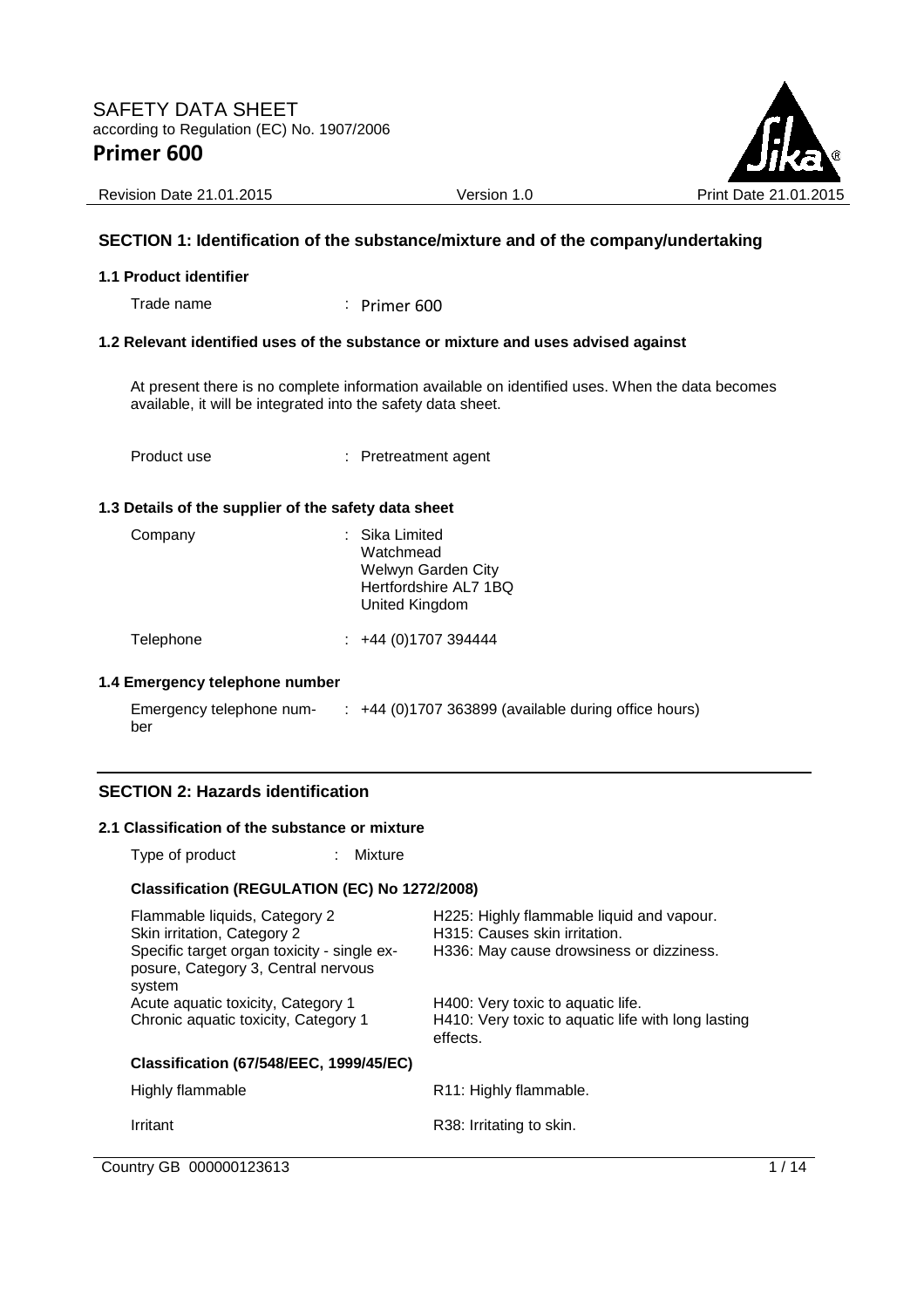

Dangerous for the environment R50/53: Very toxic to aquatic organisms, may cause long-term adverse effects in the aquatic

> R67: Vapours may cause drowsiness and dizziness.

#### **2.2 Label elements**

#### **Labelling (REGULATION (EC) No 1272/2008)**

| Hazard pictograms        |                                                       |                                                                                                                                                                  |
|--------------------------|-------------------------------------------------------|------------------------------------------------------------------------------------------------------------------------------------------------------------------|
| Signal word              | Danger                                                |                                                                                                                                                                  |
| <b>Hazard statements</b> | H <sub>225</sub><br>H <sub>3</sub> 15<br>H336<br>H410 | Highly flammable liquid and vapour.<br>Causes skin irritation.<br>May cause drowsiness or dizziness.<br>Very toxic to aquatic life with long lasting<br>effects. |
| Precautionary statements | <b>Prevention:</b><br>P <sub>210</sub>                | Keep away from heat, hot surfaces, sparks,                                                                                                                       |
|                          |                                                       | open flames and other ignition sources. No<br>smoking.                                                                                                           |
|                          | P <sub>233</sub>                                      | Keep container tightly closed.                                                                                                                                   |
|                          | P <sub>261</sub>                                      | Avoid breathing dust/fume/gas/mist/va-<br>pours/ spray.                                                                                                          |
|                          | P <sub>273</sub>                                      | Avoid release to the environment.                                                                                                                                |
|                          | <b>Response:</b>                                      |                                                                                                                                                                  |
|                          | P303 + P361 + P353                                    | IF ON SKIN (or hair): Take off immedi-<br>ately all contaminated clothing. Rinse skin<br>with water/shower.                                                      |
|                          | P370 + P378                                           | In case of fire: Use dry sand, dry chemical<br>or alcohol-resistant foam to extinguish.                                                                          |

environment.

Hazardous components which must be listed on the label:<br>• 203-806-2 cyclohexane

cyclohexane

#### **Additional Labelling:**

May produce an allergic reaction. Contains: zinc bis(dibutyldithiocarbamate)

#### **2.3 Other hazards**

This mixture contains no substance considered to be persistent, bioaccumulating nor toxic (PBT). This mixture contains no substance considered to be very persistent nor very bioaccumulating (vPvB).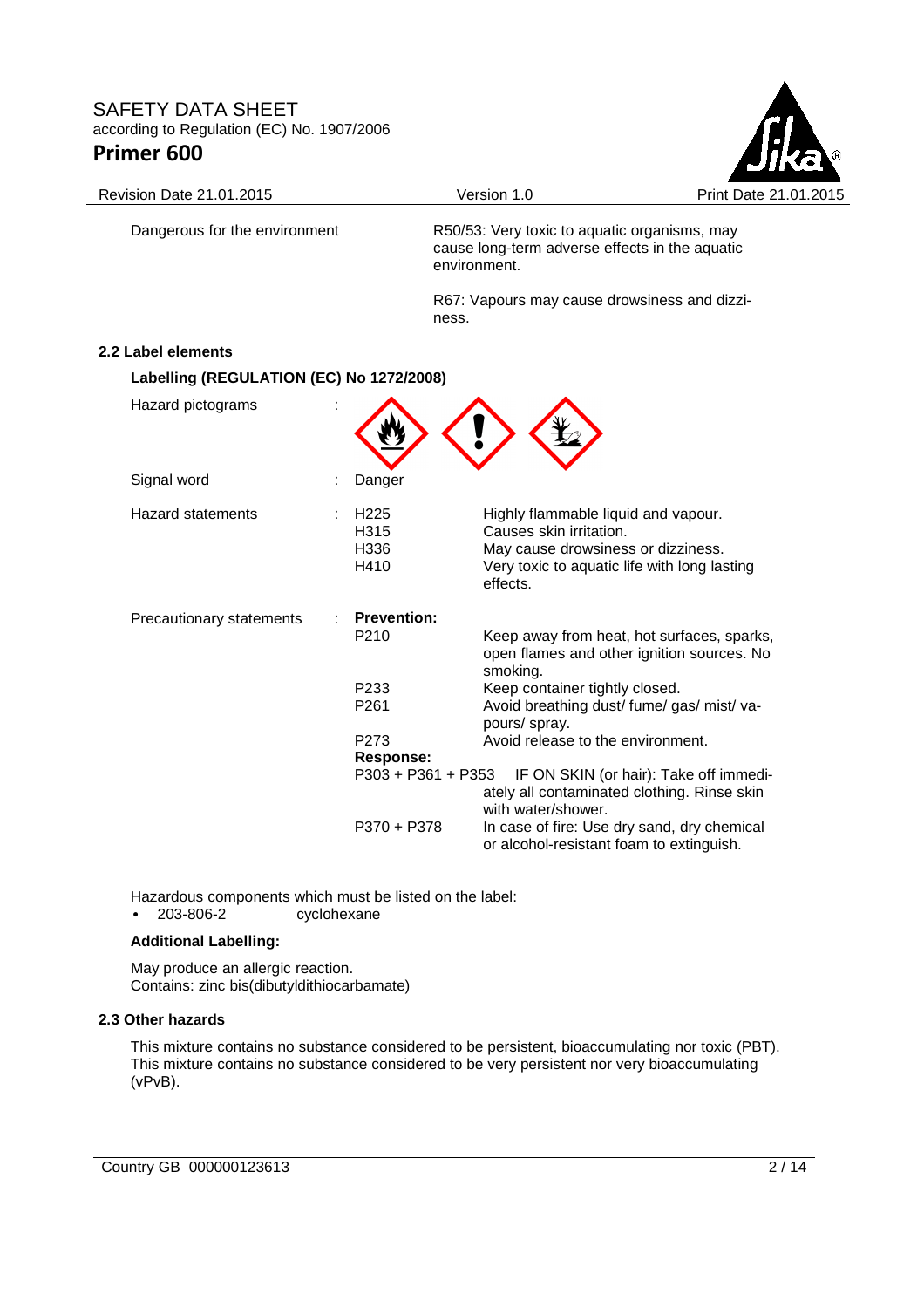

Revision Date 21.01.2015 Version 1.0 Print Date 21.01.2015

# **SECTION 3: Composition/information on ingredients**

#### **3.2 Mixtures**

### **Hazardous components**

| <b>Chemical Name</b><br>CAS-No.<br>EC-No.<br>Registration number                                                                        | Classification<br>(67/548/EEC)                                         | Classification<br>(REGULATION<br>(EC) No<br>1272/2008)                                                                                 | Concentration<br>[%] |
|-----------------------------------------------------------------------------------------------------------------------------------------|------------------------------------------------------------------------|----------------------------------------------------------------------------------------------------------------------------------------|----------------------|
| cyclohexane<br>110-82-7<br>203-806-2<br>01-2119463273-41-XXXX                                                                           | $F$ ; R <sub>11</sub><br>Xn; R65<br>Xi; R38<br><b>R67</b><br>N; R50/53 | Flam. Liq.2; H225<br>Asp. Tox.1; H304<br>Skin Irrit.2; H315<br>STOT SE3; H336<br>Aquatic Acute1;<br>H400<br>Aquatic Chronic1;<br>H410  | $>= 25 - 50$         |
| Hydrocarbons, C6-C7, n-alkanes, isoal-<br>kanes, cyclics, <5% n-hexane<br>64742-49-0<br>921-024-6<br>265-151-9<br>01-2119475514-35-XXXX | Xn; R65<br><b>R67</b><br>Xi; R38<br>F: R11<br>N; R51/53                | Flam. Liq.2; H225<br>Skin Irrit.2; H315<br>STOT SE3; H336<br>Asp. Tox.1; H304<br>Aquatic Chronic2;<br>H411                             | $>= 20 - 25$         |
| ethyl acetate<br>141-78-6<br>205-500-4<br>01-2119475103-46-XXXX                                                                         | F: R11<br>Xi; R36<br>R66<br>R <sub>67</sub>                            | Flam. Liq.2; H225<br>Eye Irrit.2; H319<br>STOT SE3; H336                                                                               | $>= 5 - < 10$        |
| zinc bis(dibutyldithiocarbamate)<br>136-23-2<br>205-232-8<br>01-2119535161-51-XXXX                                                      | Xi; R36/37/38<br>R43<br>N; R50/53                                      | Eye Irrit.2; H319<br>STOT SE3; H335<br>Skin Irrit.2; H315<br>Skin Sens.1; H317<br>Aquatic Acute1;<br>H400<br>Aquatic Chronic1;<br>H410 | $>= 0.25 - 1$        |

For the full text of the R-phrases mentioned in this Section, see Section 16. For the full text of the H-Statements mentioned in this Section, see Section 16.

### **SECTION 4: First aid measures**

#### **4.1 Description of first aid measures**

| General advice | : Move out of dangerous area.<br>Consult a physician.<br>Show this safety data sheet to the doctor in attendance. |  |
|----------------|-------------------------------------------------------------------------------------------------------------------|--|
| If inhaled     | $\therefore$ Move to fresh air.                                                                                   |  |

### Country GB 000000123613 3/14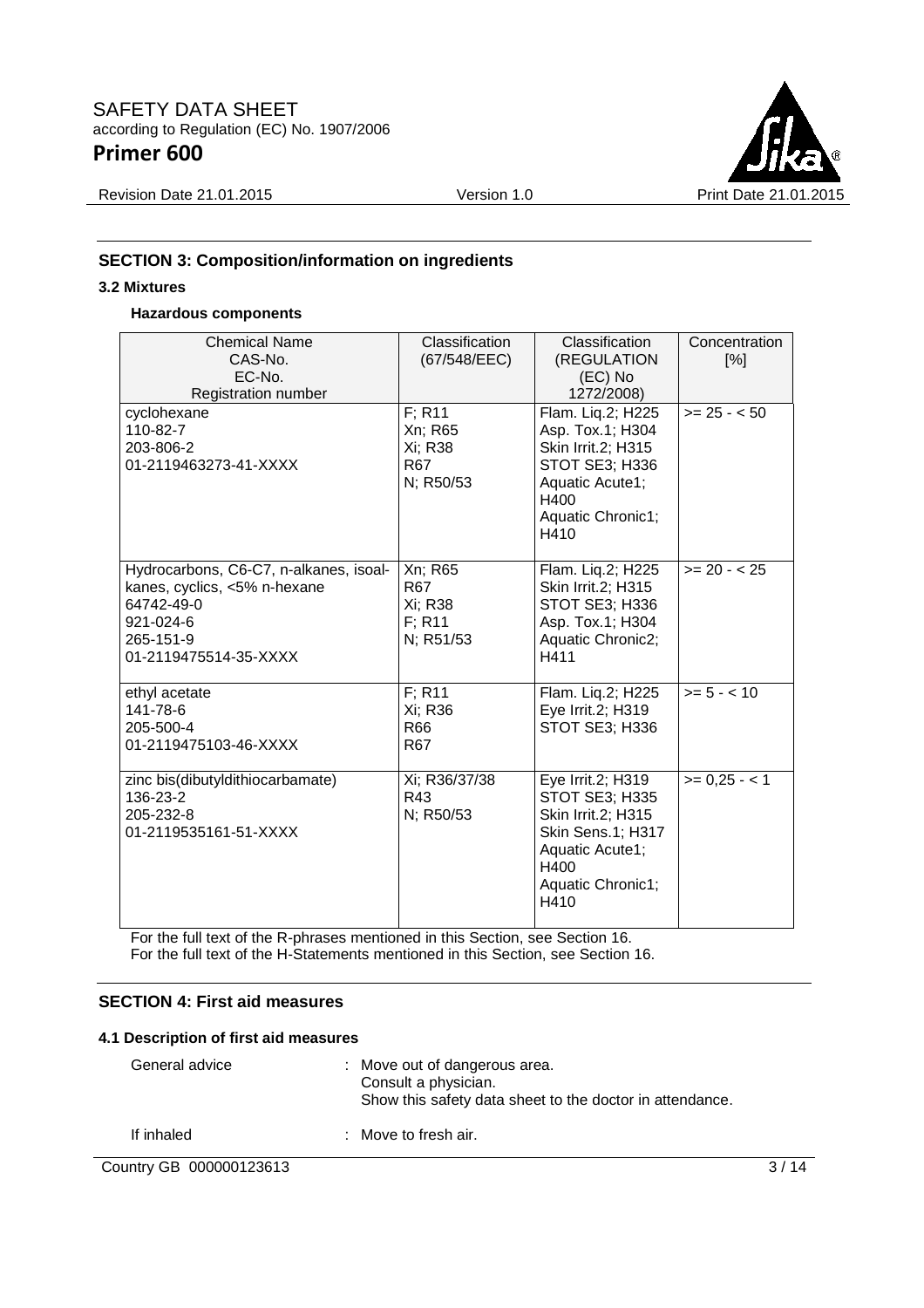

| Revision Date 21.01.2015                                           | Version 1.0                                                                                                                                                                     | Print Date 21.01.2015 |  |  |
|--------------------------------------------------------------------|---------------------------------------------------------------------------------------------------------------------------------------------------------------------------------|-----------------------|--|--|
|                                                                    | Consult a physician after significant exposure.                                                                                                                                 |                       |  |  |
| In case of skin contact                                            | Take off contaminated clothing and shoes immediately.<br>Wash off with soap and plenty of water.<br>If symptoms persist, call a physician.                                      |                       |  |  |
| In case of eye contact                                             | : Remove contact lenses.<br>Keep eye wide open while rinsing.<br>If eye irritation persists, consult a specialist.                                                              |                       |  |  |
| If swallowed                                                       | Do not induce vomiting without medical advice.<br>Rinse mouth with water.<br>Do not give milk or alcoholic beverages.<br>Never give anything by mouth to an unconscious person. |                       |  |  |
|                                                                    | 4.2 Most important symptoms and effects, both acute and delayed                                                                                                                 |                       |  |  |
| Symptoms                                                           | Erythema<br><b>Dermatitis</b><br>Loss of balance<br>Vertigo<br>See Section 11 for more detailed information on health effects<br>and symptoms.                                  |                       |  |  |
| <b>Risks</b>                                                       | irritant effects                                                                                                                                                                |                       |  |  |
|                                                                    | 4.3 Indication of any immediate medical attention and special treatment needed                                                                                                  |                       |  |  |
| Treatment                                                          | : Treat symptomatically.                                                                                                                                                        |                       |  |  |
| <b>SECTION 5: Firefighting measures</b><br>5.1 Extinguishing media |                                                                                                                                                                                 |                       |  |  |

| Suitable extinguishing media                              | : Alcohol-resistant foam, Carbon dioxide (CO2), Dry chemical                                                                                         |        |
|-----------------------------------------------------------|------------------------------------------------------------------------------------------------------------------------------------------------------|--------|
| Unsuitable extinguishing<br>media                         | : Water, High volume water jet                                                                                                                       |        |
| 5.2 Special hazards arising from the substance or mixture |                                                                                                                                                      |        |
| Specific hazards during fire-<br>fighting                 | : Do not use a solid water stream as it may scatter and spread<br>fire. Do not allow run-off from fire fighting to enter drains or<br>water courses. |        |
| Hazardous combustion prod-<br>ucts                        | : No hazardous combustion products are known                                                                                                         |        |
| 5.3 Advice for firefighters                               |                                                                                                                                                      |        |
| Special protective equipment<br>for firefighters          | : In the event of fire, wear self-contained breathing apparatus.                                                                                     |        |
| Further information                                       | : Use water spray to cool unopened containers. Collect contam-                                                                                       |        |
| Country GB 000000123613                                   |                                                                                                                                                      | 4 / 14 |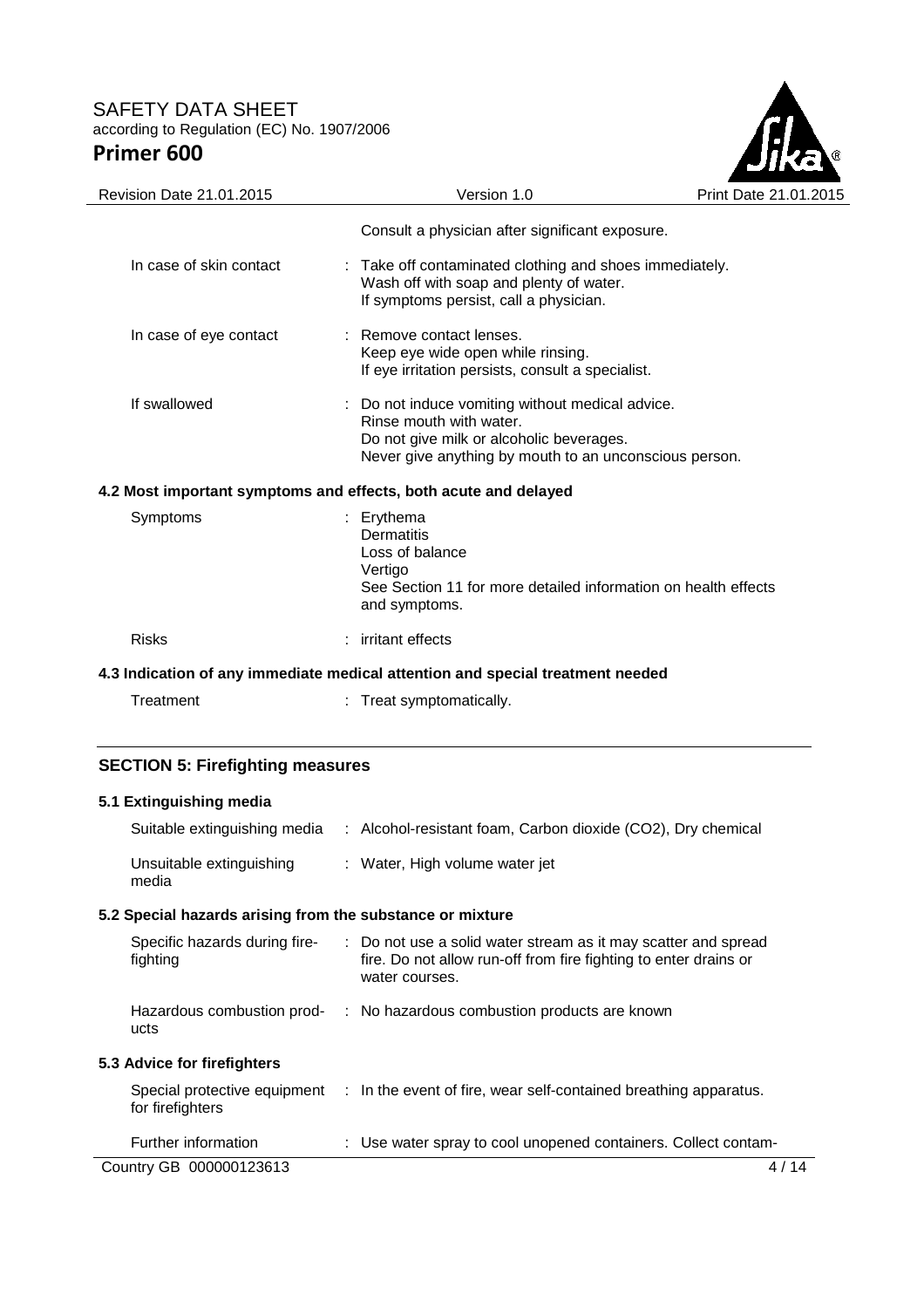

Revision Date 21.01.2015 Version 1.0 Print Date 21.01.2015

inated fire extinguishing water separately. This must not be discharged into drains. Fire residues and contaminated fire extinguishing water must be disposed of in accordance with local regulations.

### **SECTION 6: Accidental release measures**

|                               | 6.1 Personal precautions, protective equipment and emergency procedures                                                             |
|-------------------------------|-------------------------------------------------------------------------------------------------------------------------------------|
| Personal precautions          | : Use personal protective equipment.<br>Remove all sources of ignition.<br>Deny access to unprotected persons.                      |
|                               | Beware of vapours accumulating to form explosive concentra-<br>tions. Vapours can accumulate in low areas.                          |
| 6.2 Environmental precautions |                                                                                                                                     |
| Environmental precautions     | : Prevent product from entering drains.<br>If the product contaminates rivers and lakes or drains inform<br>respective authorities. |

### **6.3 Methods and materials for containment and cleaning up**

| Methods for cleaning up |  | : Contain spillage, and then collect with non-combustible ab-<br>sorbent material, (e.g. sand, earth, diatomaceous earth, ver-<br>miculite) and place in container for disposal according to local<br>/ national regulations (see section 13). |
|-------------------------|--|------------------------------------------------------------------------------------------------------------------------------------------------------------------------------------------------------------------------------------------------|
|-------------------------|--|------------------------------------------------------------------------------------------------------------------------------------------------------------------------------------------------------------------------------------------------|

### **6.4 Reference to other sections**

For personal protection see section 8.

### **SECTION 7: Handling and storage**

### **7.1 Precautions for safe handling**

| Advice on safe handling                            | : Do not breathe vapours or spray mist. Avoid exceeding of the<br>given occupational exposure limits (see section 8). Do not get<br>in eyes, on skin, or on clothing. For personal protection see<br>section 8. Smoking, eating and drinking should be prohibited<br>in the application area. Take precautionary measures against<br>static discharge. Open drum carefully as content may be un-<br>der pressure. Take necessary action to avoid static electricity<br>discharge (which might cause ignition of organic vapours).<br>Follow standard hygiene measures when handling chemical<br>products |
|----------------------------------------------------|----------------------------------------------------------------------------------------------------------------------------------------------------------------------------------------------------------------------------------------------------------------------------------------------------------------------------------------------------------------------------------------------------------------------------------------------------------------------------------------------------------------------------------------------------------------------------------------------------------|
| Advice on protection against<br>fire and explosion | : Use explosion-proof equipment. Keep away from heat, hot<br>surfaces, sparks, open flames and other ignition sources. No                                                                                                                                                                                                                                                                                                                                                                                                                                                                                |

Country GB 000000123613 5/14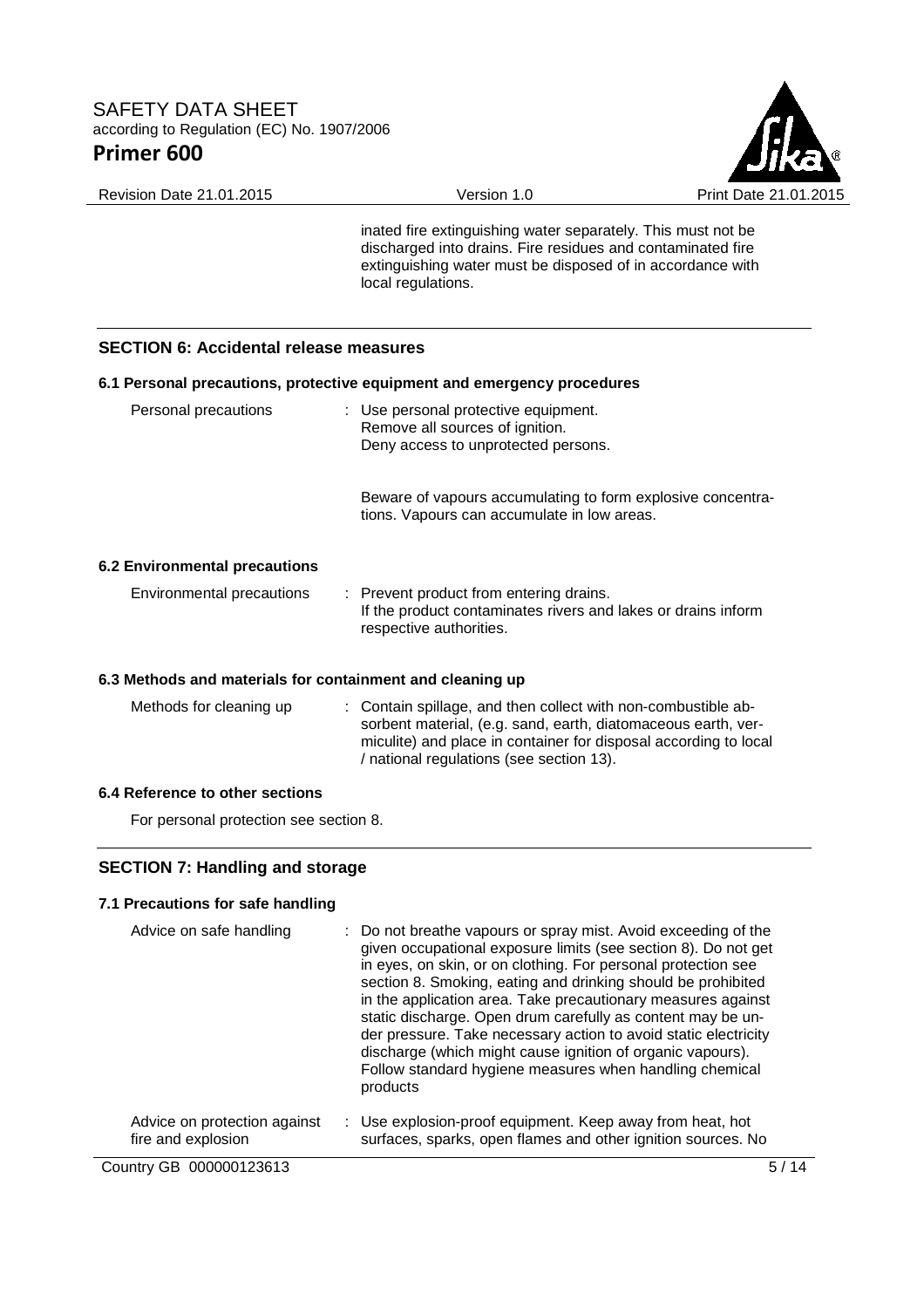

| Revision Date 21.01.2015                                         | Version 1.0                                                                                                                                                                                 | Print Date 21.01.2015 |
|------------------------------------------------------------------|---------------------------------------------------------------------------------------------------------------------------------------------------------------------------------------------|-----------------------|
|                                                                  | smoking. Take precautionary measures against electrostatic<br>discharges.                                                                                                                   |                       |
| Hygiene measures                                                 | : Handle in accordance with good industrial hygiene and safety<br>practice. When using do not eat or drink. When using do not<br>smoke. Wash hands before breaks and at the end of workday. |                       |
| 7.2 Conditions for safe storage, including any incompatibilities |                                                                                                                                                                                             |                       |
| Requirements for storage<br>areas and containers                 | : Store in cool place. Containers which are opened must be<br>carefully resealed and kept upright to prevent leakage. Store<br>in accordance with local regulations.                        |                       |
| Other data                                                       | : No decomposition if stored and applied as directed.                                                                                                                                       |                       |
| 7.3 Specific end use(s)                                          |                                                                                                                                                                                             |                       |
| Specific use(s)                                                  | $:$ No data available                                                                                                                                                                       |                       |
|                                                                  |                                                                                                                                                                                             |                       |

## **SECTION 8: Exposure controls/personal protection**

### **8.1 Control parameters**

## **Components with workplace control parameters**

| Components    | CAS-No.  | Value       | Control parame-<br>ters <sup>*</sup> | Basis *    |
|---------------|----------|-------------|--------------------------------------|------------|
| cyclohexane   | 110-82-7 | <b>TWA</b>  | $200$ ppm<br>700 mg/m3               | 2006/15/EC |
|               |          | <b>TWA</b>  | $100$ ppm<br>350 mg/m3               | GB EH40    |
|               |          | <b>STEL</b> | 300 ppm<br>1.050 mg/m3               | GB EH40    |
| ethyl acetate | 141-78-6 | <b>TWA</b>  | $200$ ppm                            | GB EH40    |
|               |          | <b>STEL</b> | $400$ ppm                            | GB EH40    |

## **8.2 Exposure controls**

| Personal protective equipment |                                                                                                                                                                                                                  |  |  |  |  |
|-------------------------------|------------------------------------------------------------------------------------------------------------------------------------------------------------------------------------------------------------------|--|--|--|--|
| Eye protection                | : Safety glasses with side-shields<br>Eye wash bottle with pure water                                                                                                                                            |  |  |  |  |
| Hand protection               | : Chemical-resistant, impervious gloves complying with an ap-<br>proved standard must be worn at all times when handling<br>chemical products. Reference number EN 374. Follow manu-<br>facturer specifications. |  |  |  |  |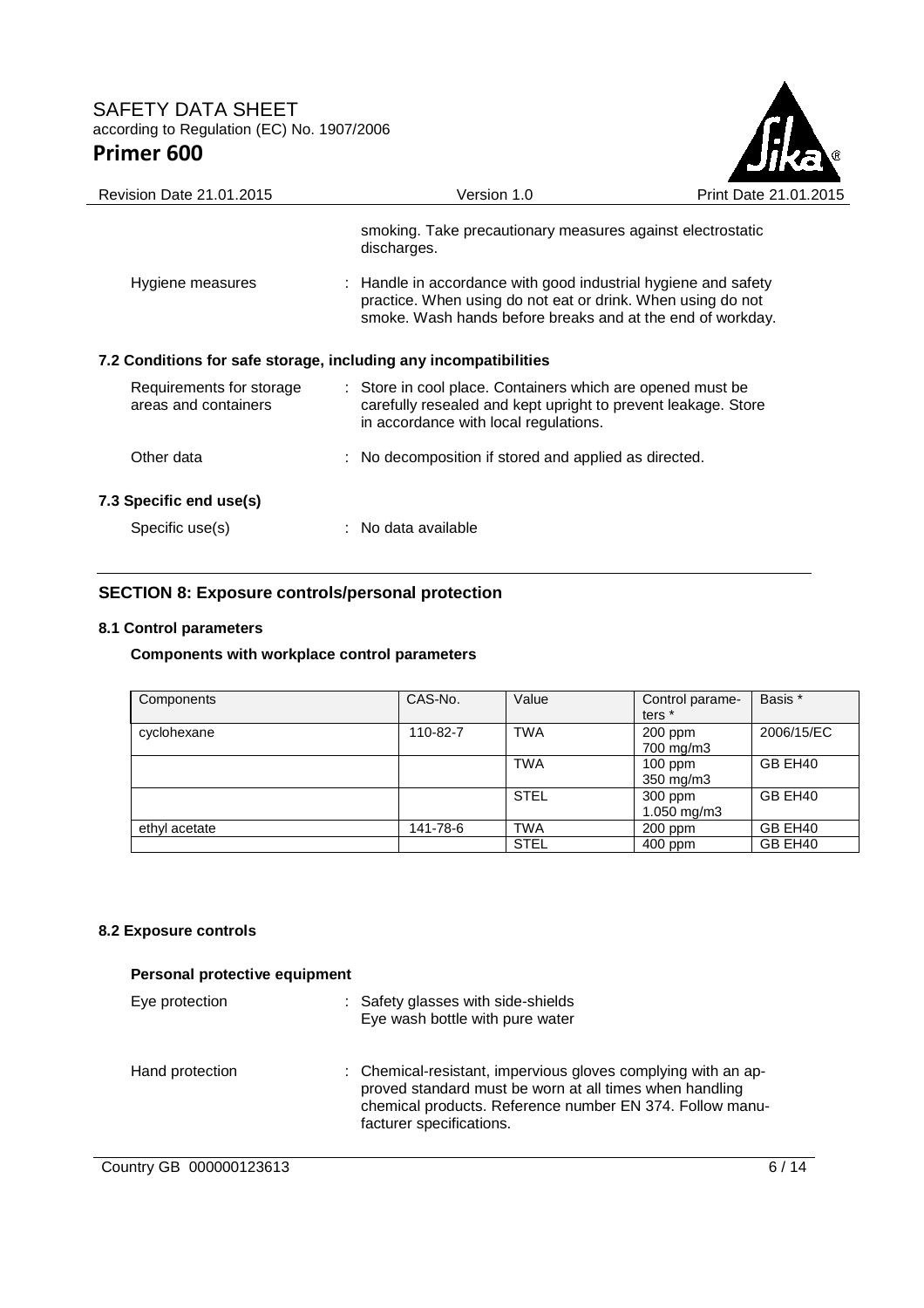

| <b>Revision Date 21.01.2015</b> | Version 1.0                                                                                                                                                                                                                                                                                                                                                                                                                                                                                                                                                                                                                                                      | Print Date 21.0 |
|---------------------------------|------------------------------------------------------------------------------------------------------------------------------------------------------------------------------------------------------------------------------------------------------------------------------------------------------------------------------------------------------------------------------------------------------------------------------------------------------------------------------------------------------------------------------------------------------------------------------------------------------------------------------------------------------------------|-----------------|
|                                 | Suitable for short time use or protection against splashes:<br>Butyl rubber/nitrile rubber gloves (0,4 mm),<br>Contaminated gloves should be removed.<br>Suitable for permanent exposure:<br>Viton gloves (0.4 mm),<br>breakthrough time > 30 min.                                                                                                                                                                                                                                                                                                                                                                                                               |                 |
| Skin and body protection        | : Protective clothing (e.g. Safety shoes acc. to EN ISO 20345,<br>long-sleeved working clothing, long trousers). Rubber aprons<br>and protective boots are additionaly recommended for mixing<br>and stirring work.                                                                                                                                                                                                                                                                                                                                                                                                                                              |                 |
| Respiratory protection          | : Respirator selection must be based on known or anticipated<br>exposure levels, the hazards of the product and the safe work-<br>ing limits of the selected respirator.<br>organic vapor filter (Type A)<br>A1: < 1000 ppm; A2: < 5000 ppm; A3: < 10000 ppm<br>Ensure adequate ventilation. This can be achieved by local<br>exhaust extraction or by general ventilation. (EN 689 - Meth-<br>ods for determining inhalation exposure). This applies in par-<br>ticular to the mixing / stirring area. In case this is not sufficent<br>to keep the concentrations under the occupational exposure<br>limits then respiration protection measures must be used. |                 |

#### **Environmental exposure controls**

| General advice | : Prevent product from entering drains.<br>If the product contaminates rivers and lakes or drains inform<br>respective authorities. |
|----------------|-------------------------------------------------------------------------------------------------------------------------------------|
|                |                                                                                                                                     |

## **SECTION 9: Physical and chemical properties**

## **9.1 Information on basic physical and chemical properties**

| Appearance            |    | liquid            |
|-----------------------|----|-------------------|
| Colour                | t  | black             |
| Odour                 |    | characteristic    |
| Odour Threshold       | ۰. | No data available |
| Flash point           |    | .ca. -20 °C       |
| Ignition temperature  | t. | 427 $\degree$ C   |
| Lower explosion limit |    | : 1 %(V)          |
|                       |    |                   |

Country GB 000000123613 7/14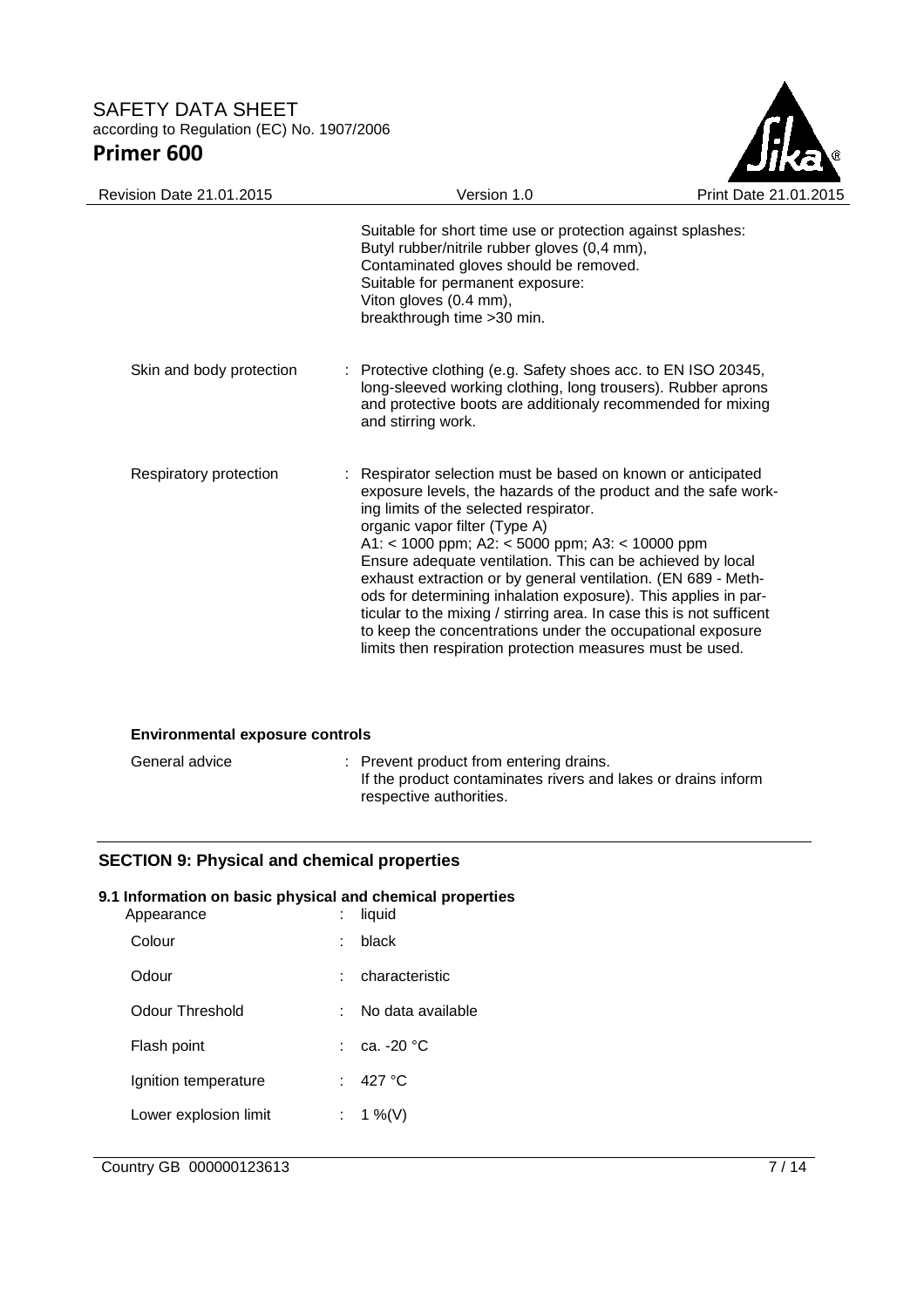

| Revision Date 21.01.2015                   |                       | Version 1.0                         | Print Date 21.01.2015 |
|--------------------------------------------|-----------------------|-------------------------------------|-----------------------|
| Upper explosion limit                      |                       | : $8,3\%$ (V)                       |                       |
| Flammability (solid, gas)                  |                       | No data available                   |                       |
| Oxidizing properties                       |                       | No data available                   |                       |
| Auto-ignition temperature                  |                       | No data available                   |                       |
| pH                                         |                       | No data available                   |                       |
| Melting point/range / Freez-               | $\mathbb{R}^2$        | No data available                   |                       |
| ing point<br>Boiling point/boiling range   | $\mathbb{R}^n$        | ca. 60 °C                           |                       |
| Vapour pressure                            |                       | $:$ ca.155 hPa<br>at $20 °C$        |                       |
| Density                                    |                       | ca.0,84 g/cm3<br>at 20 $\degree$ C  |                       |
| Water solubility                           |                       | Note: insoluble                     |                       |
| Partition coefficient: n-<br>octanol/water | ÷                     | No data available                   |                       |
| Viscosity, dynamic                         |                       | ca.900 mPa.s<br>at $20 °C$          |                       |
| Viscosity, kinematic                       | ÷                     | $> 20,5$ mm2/s<br>at $40^{\circ}$ C |                       |
| Relative vapour density                    | $\mathbb{Z}^{\times}$ | No data available                   |                       |
| Evaporation rate                           | ÷                     | No data available                   |                       |
|                                            |                       |                                     |                       |

### **9.2 Other information**

No data available

### **SECTION 10: Stability and reactivity**

#### **10.1 Reactivity**

No dangerous reaction known under conditions of normal use.

### **10.2 Chemical stability**

The product is chemically stable.

### **10.3 Possibility of hazardous reactions**

Hazardous reactions : Stable under recommended storage conditions.

Vapours may form explosive mixture with air.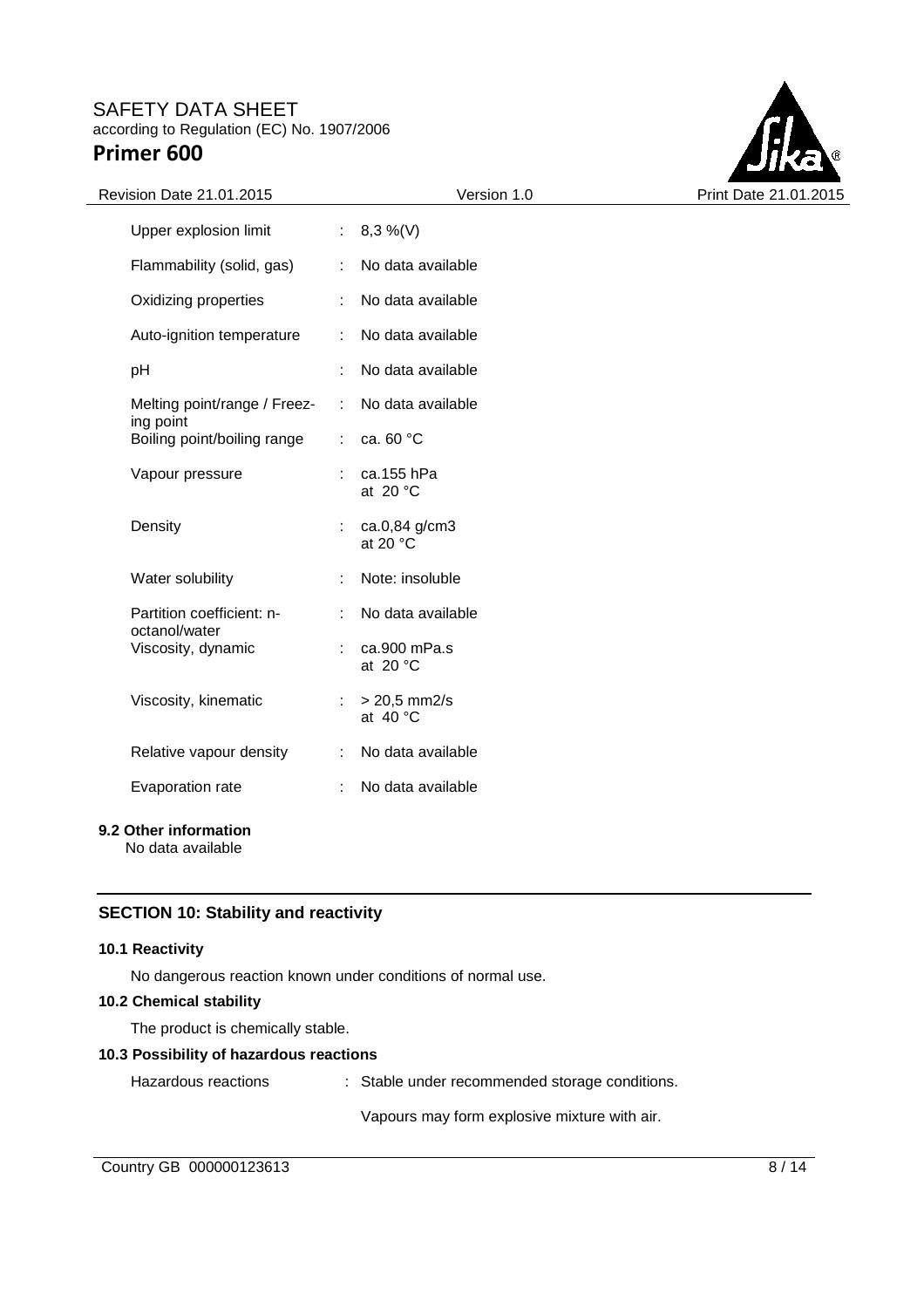

| Revision Date 21.01.2015                                  | Version 1.0                           | Print Date 21.01.20 |
|-----------------------------------------------------------|---------------------------------------|---------------------|
| 10.4 Conditions to avoid                                  |                                       |                     |
| Conditions to avoid                                       | : Heat, flames and sparks.            |                     |
| 10.5 Incompatible materials                               |                                       |                     |
| Materials to avoid                                        | : No data available                   |                     |
| 10.6 Hazardous decomposition products                     |                                       |                     |
| <b>SECTION 11: Toxicological information</b>              |                                       |                     |
| 11.1 Information on toxicological effects                 |                                       |                     |
| <b>Acute toxicity</b>                                     |                                       |                     |
| <b>Components:</b>                                        |                                       |                     |
| ethyl acetate :                                           |                                       |                     |
| Acute oral toxicity                                       | : LD50 Oral rat: > 5.000 mg/kg        |                     |
| Acute dermal toxicity                                     | : LD50 Dermal rabbit: $> 5.000$ mg/kg |                     |
| zinc bis(dibutyIdithiocarbamate) :<br>Acute oral toxicity | : LD50 Oral : > 5.000 mg/kg           |                     |
| <b>Skin corrosion/irritation</b>                          |                                       |                     |
| <b>Product</b>                                            |                                       |                     |
| Causes skin irritation.                                   |                                       |                     |
| Serious eye damage/eye irritation                         |                                       |                     |
| <b>Product</b>                                            |                                       |                     |
| No data available                                         |                                       |                     |
| Respiratory or skin sensitisation                         |                                       |                     |
| Product                                                   |                                       |                     |
| No data available                                         |                                       |                     |
|                                                           |                                       |                     |
| Germ cell mutagenicity<br>Product                         |                                       |                     |
| Mutagenicity                                              | : No data available                   |                     |
|                                                           |                                       |                     |
| Carcinogenicity                                           |                                       |                     |
| Product                                                   |                                       |                     |
|                                                           |                                       |                     |

Country GB 000000123613 9/14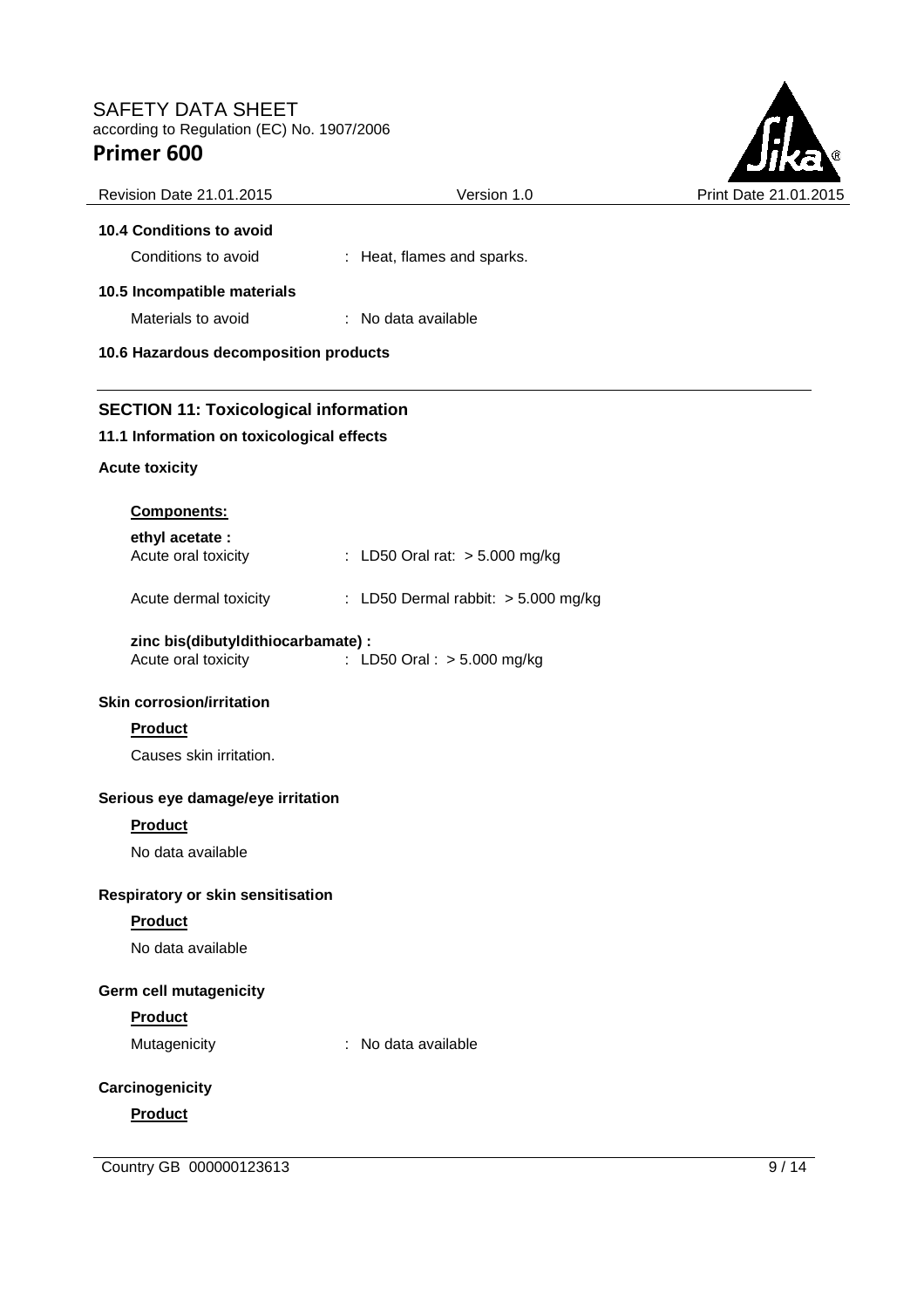

| Revision Date 21.01.2015                         | Version 1.0         | Print Date 21.01.20 |
|--------------------------------------------------|---------------------|---------------------|
| Carcinogenicity                                  | : No data available |                     |
| <b>Reproductive Toxicity/Fertility</b>           |                     |                     |
| Reproductive toxicity                            | : No data available |                     |
| No data available                                |                     |                     |
| Reproductive Toxicity/Development/Teratogenicity |                     |                     |
| Teratogenicity                                   | : No data available |                     |
| No data available                                |                     |                     |
| <b>STOT - single exposure</b>                    |                     |                     |
| No data available                                |                     |                     |
| <b>STOT - repeated exposure</b>                  |                     |                     |
| No data available                                |                     |                     |
| <b>Aspiration toxicity</b>                       |                     |                     |
| No data available                                |                     |                     |
|                                                  |                     |                     |

# **SECTION 12: Ecological information**

### **12.1 Toxicity**

No data available

#### **12.2 Persistence and degradability**

No data available

#### **12.3 Bioaccumulative potential**

No data available

# **12.4 Mobility in soil**

No data available

### **12.5 Results of PBT and vPvB assessment**

#### **Product:**

Assessment : This substance/mixture contains no components considered to be either persistent, bioaccumulative and toxic (PBT), or very persistent and very bioaccumulative (vPvB) at levels of 0.1% or higher.

#### **12.6 Other adverse effects**

No data available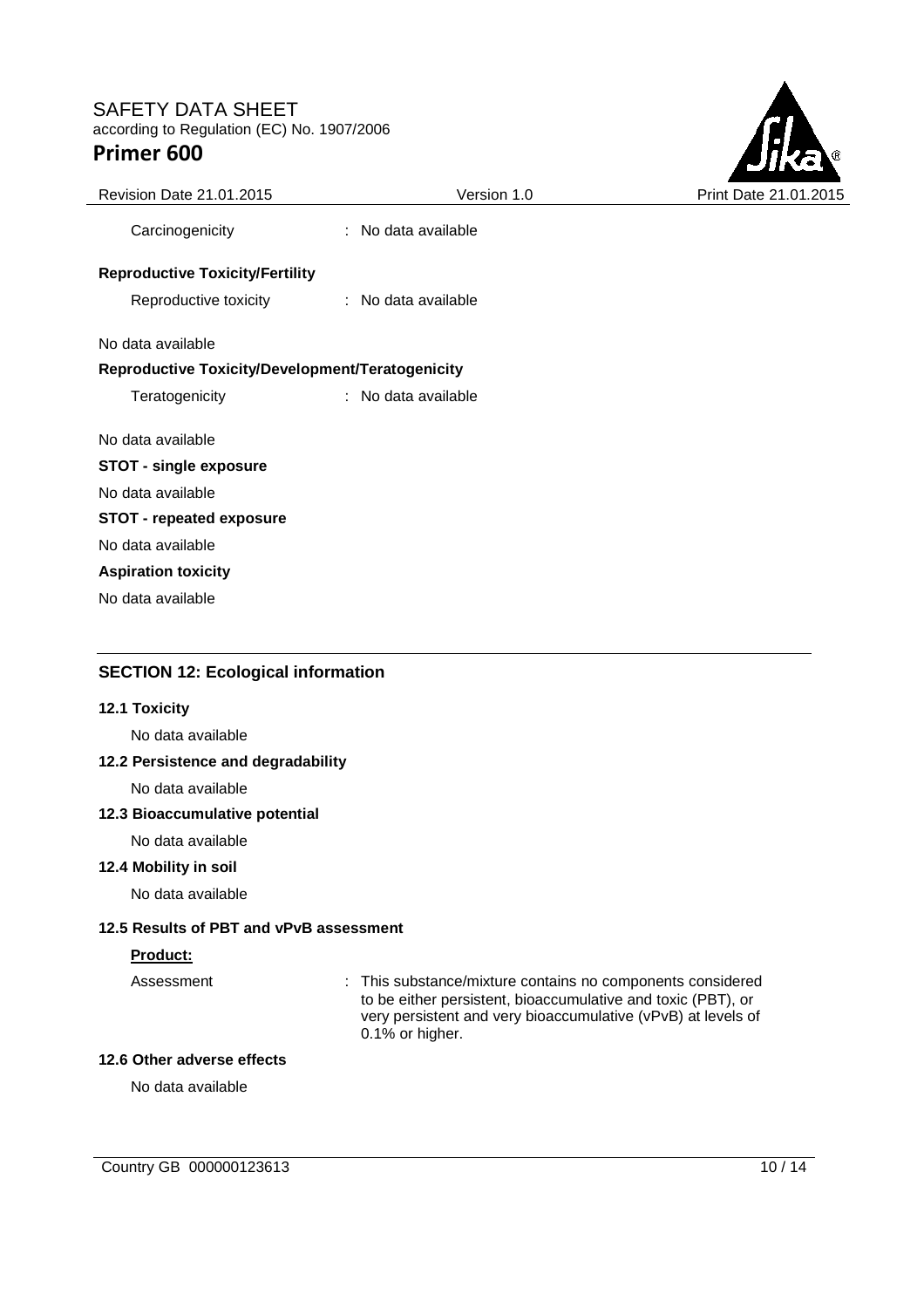

# **SECTION 13: Disposal considerations**

| 13.1 Waste treatment methods |                                                                                                                                                                                                                                                                                                                                                                                                                                                                                                                                                                                                                                                                 |
|------------------------------|-----------------------------------------------------------------------------------------------------------------------------------------------------------------------------------------------------------------------------------------------------------------------------------------------------------------------------------------------------------------------------------------------------------------------------------------------------------------------------------------------------------------------------------------------------------------------------------------------------------------------------------------------------------------|
| Product                      | : The generation of waste should be avoided or minimized<br>wherever possible.<br>Empty containers or liners may retain some product residues.<br>This material and its container must be disposed of in a safe<br>way.<br>Dispose of surplus and non-recyclable products via a licensed<br>waste disposal contractor.<br>Disposal of this product, solutions and any by-products should<br>at all times comply with the requirements of environmental<br>protection and waste disposal legislation and any regional<br>local authority requirements.<br>Avoid dispersal of spilled material and runoff and contact with<br>soil, waterways, drains and sewers. |
| European Waste Catalogue     | $\sim$ 08 04 09* waste adhesives and sealants containing organic<br>solvents or other dangerous substances                                                                                                                                                                                                                                                                                                                                                                                                                                                                                                                                                      |
| Contaminated packaging       | : 15 01 10* packaging containing residues of or contaminated<br>by dangerous substances                                                                                                                                                                                                                                                                                                                                                                                                                                                                                                                                                                         |

# **SECTION 14: Transport information**

| <b>ADR</b><br>14.1 UN number<br>14.2 Description of the goods<br>14.3 Class<br>14.4 Packing group<br><b>Classification Code</b><br>Labels<br>Tunnel restriction code<br>14.5 Environmentally hazard-<br>OUS | : 1133<br>: ADHESIVES<br>: 3<br>: II<br>: F1<br>: 3<br>: $(D/E)$<br>: yes |
|-------------------------------------------------------------------------------------------------------------------------------------------------------------------------------------------------------------|---------------------------------------------------------------------------|
| <b>IATA</b><br>14.1 UN number<br><b>14.2 Description of the goods</b><br>14.3 Class<br>14.4 Packing group<br>Labels<br>14.5 Environmentally hazard-<br>ous                                                  | : 1133<br>: Adhesives<br>: 3<br>: II<br>$\therefore$ 3<br>: yes           |
| <b>IMDG</b><br>14.1 UN number<br>14.2 Description of the goods                                                                                                                                              | : 1133<br>: ADHESIVES                                                     |

Country GB 000000123613 11 / 14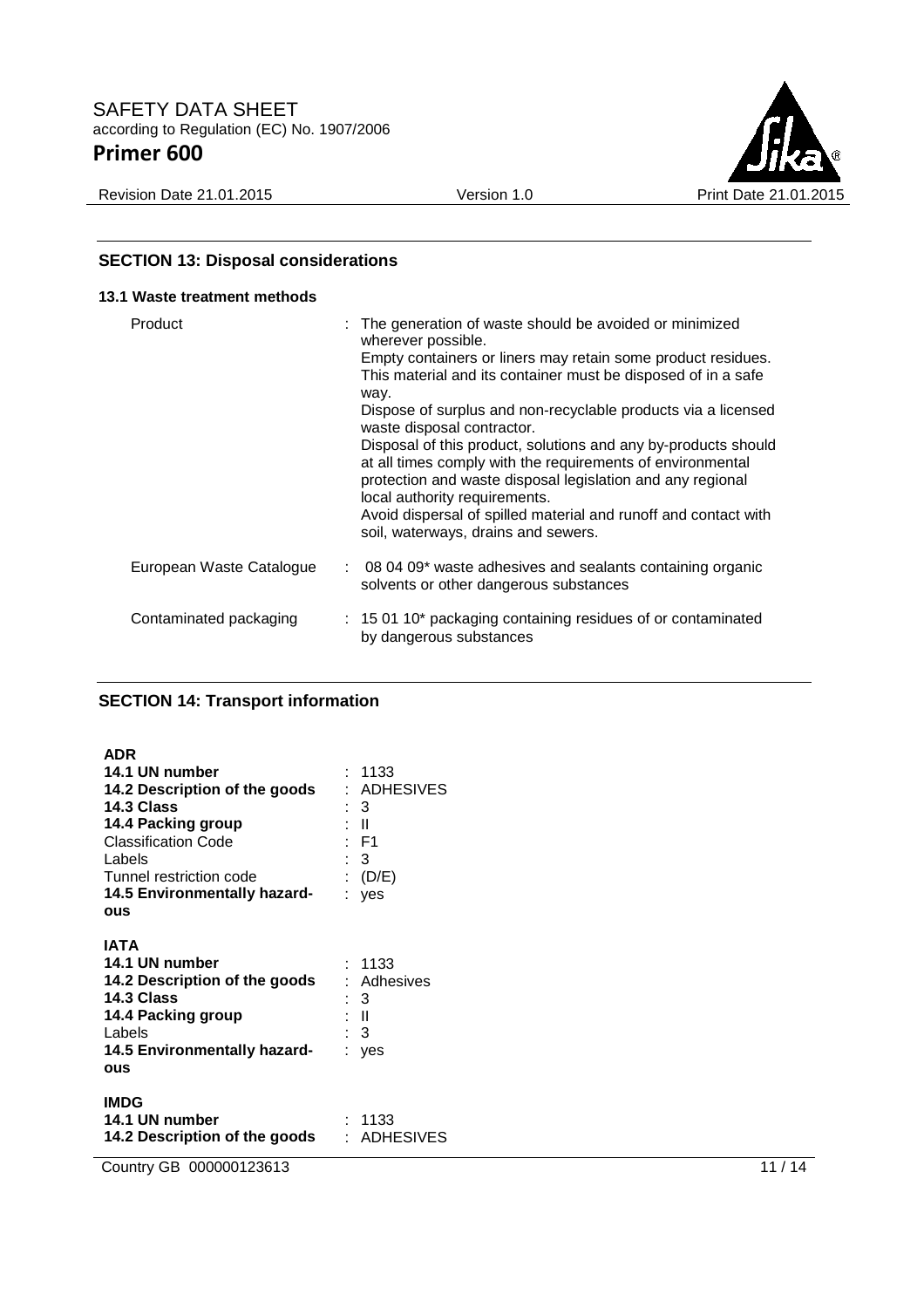

| <b>Revision Date 21.01.2015</b> | Version 1.0      | Print Date 21.01.2015 |
|---------------------------------|------------------|-----------------------|
|                                 | (cyclohexane)    |                       |
| 14.3 Class                      | $\therefore$ 3   |                       |
| 14.4 Packing group              | : II             |                       |
| Labels                          | $\therefore$ 3   |                       |
| EmS Number 1                    | $\therefore$ F-E |                       |
| EmS Number 2                    | $: S-D$          |                       |
| 14.5 Marine pollutant           | : yes            |                       |

**14.6 Special precautions for user** No data available

**14.7 Transport in bulk according to Annex II of MARPOL 73/78 and the IBC Code** not applicable

# **SECTION 15: Regulatory information**

# **15.1 Safety, health and environmental regulations/legislation specific for the substance or mixture Labelling according to EC Directives (1999/45/EC)**

| Hazard pictograms                                                                                                                                                                      |                                             |                                                                                                                                                                                                        |
|----------------------------------------------------------------------------------------------------------------------------------------------------------------------------------------|---------------------------------------------|--------------------------------------------------------------------------------------------------------------------------------------------------------------------------------------------------------|
|                                                                                                                                                                                        |                                             |                                                                                                                                                                                                        |
| Highly flammable<br>Irritant                                                                                                                                                           | Dangerous for the<br>environment            |                                                                                                                                                                                                        |
| R-phrase(s)                                                                                                                                                                            | : R11<br><b>R38</b><br>R50/53<br><b>R67</b> | Highly flammable.<br>Irritating to skin.<br>Very toxic to aquatic organisms, may<br>cause long-term adverse effects in the<br>aquatic environment.<br>Vapours may cause drowsiness and dizzi-<br>ness. |
| Sensitising components                                                                                                                                                                 | : zinc bis(dibutyldithiocarbamate)          | May produce an allergic reaction.                                                                                                                                                                      |
| <b>Prohibition/Restriction</b><br>REACH - Restrictions on the manufacture, placing on<br>the market and use of certain dangerous substances,<br>preparations and articles (Annex XVII) |                                             | : Banned and/or restricted<br>(cyclohexane)                                                                                                                                                            |
| REACH - Candidate List of Substances of Very High<br>Concern for Authorisation (Article 59).                                                                                           |                                             | : None of the components are listed<br>$(=>0.1\%)$ .                                                                                                                                                   |
| REACH - List of substances subject to authorisation<br>(Annex XIV)                                                                                                                     |                                             | : not applicable                                                                                                                                                                                       |
| Country GB 000000123613                                                                                                                                                                |                                             | 12/14                                                                                                                                                                                                  |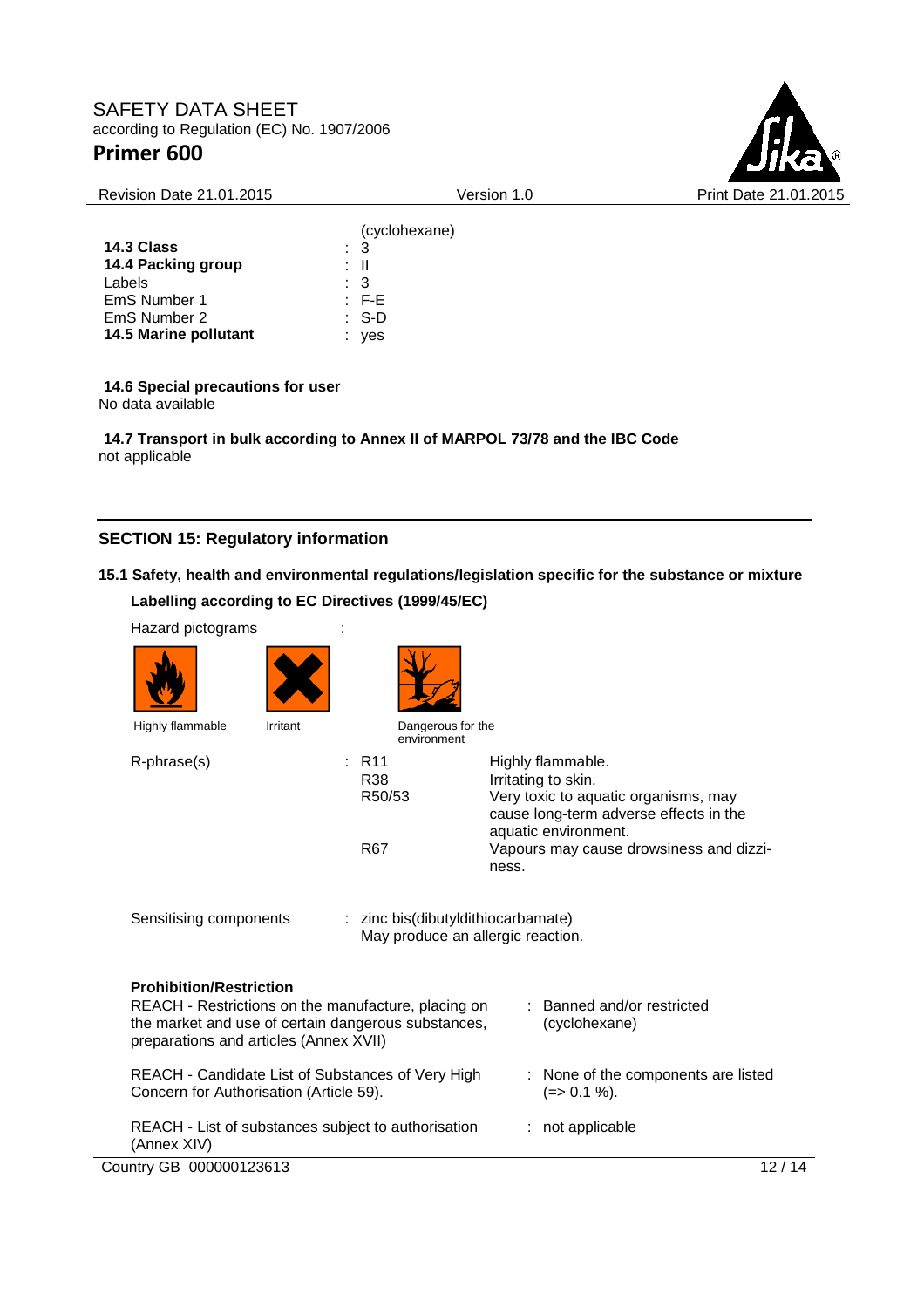

| <b>REACH Information:</b> | All substances contained in our Products are<br>- preregistered or registered by our upstream suppliers, and/or<br>- preregistered or registered by us, and/or<br>- excluded from the regulation, and/or<br>- exempted from the registration. |
|---------------------------|-----------------------------------------------------------------------------------------------------------------------------------------------------------------------------------------------------------------------------------------------|
| VOC-CH (VOCV)             | $: 63.4 \%$                                                                                                                                                                                                                                   |
| VOC-EU (solvent)          | $: 63.4 \%$                                                                                                                                                                                                                                   |

If other regulatory information applies that is not already provided elsewhere in the Safety Data Sheet, then it is described in this subsection.

| Health, safety and environ-   | : The Chemicals (Hazard Information and Packaging for Sup- |
|-------------------------------|------------------------------------------------------------|
| mental regulation/legislation | ply) Regulations 2002                                      |
| specific for the substance or | Control of Substances Hazardous to Health Regulations 2002 |
| mixture:                      | The Management of Health and Safety at Work Regulations    |
|                               | 1999                                                       |
|                               | Health and Safety at Work Act 1974                         |
|                               | Environmental Protection Act 1990 & Subsidiary Regulations |

#### **15.2 Chemical Safety Assessment**

This product contains substances for which Chemical Safety Assessments are still required.

### **SECTION 16: Other information**

| <b>Full text of R-Phrases</b>    |                                                                                                     |  |  |  |  |
|----------------------------------|-----------------------------------------------------------------------------------------------------|--|--|--|--|
| R <sub>11</sub>                  | Highly flammable.                                                                                   |  |  |  |  |
| R36                              | Irritating to eyes.                                                                                 |  |  |  |  |
| R36/37/38                        | Irritating to eyes, respiratory system and skin.                                                    |  |  |  |  |
| R38                              | Irritating to skin.                                                                                 |  |  |  |  |
| R43                              | May cause sensitisation by skin contact.                                                            |  |  |  |  |
| R50/53                           | Very toxic to aquatic organisms, may cause long-term adverse effects in<br>the aquatic environment. |  |  |  |  |
| R51/53                           | Toxic to aquatic organisms, may cause long-term adverse effects in the<br>aquatic environment.      |  |  |  |  |
| R65                              | Harmful: may cause lung damage if swallowed.                                                        |  |  |  |  |
| R66                              | Repeated exposure may cause skin dryness or cracking.                                               |  |  |  |  |
| R67                              | Vapours may cause drowsiness and dizziness.                                                         |  |  |  |  |
| <b>Full text of H-Statements</b> |                                                                                                     |  |  |  |  |
| H <sub>225</sub>                 | Highly flammable liquid and vapour.                                                                 |  |  |  |  |
| H <sub>304</sub>                 | May be fatal if swallowed and enters airways.                                                       |  |  |  |  |
| H315                             | Causes skin irritation.                                                                             |  |  |  |  |
| H317                             | May cause an allergic skin reaction.                                                                |  |  |  |  |
| H319                             | Causes serious eye irritation.                                                                      |  |  |  |  |
| H335                             | May cause respiratory irritation.                                                                   |  |  |  |  |
| H336                             | May cause drowsiness or dizziness.                                                                  |  |  |  |  |

Country GB 000000123613 13/14